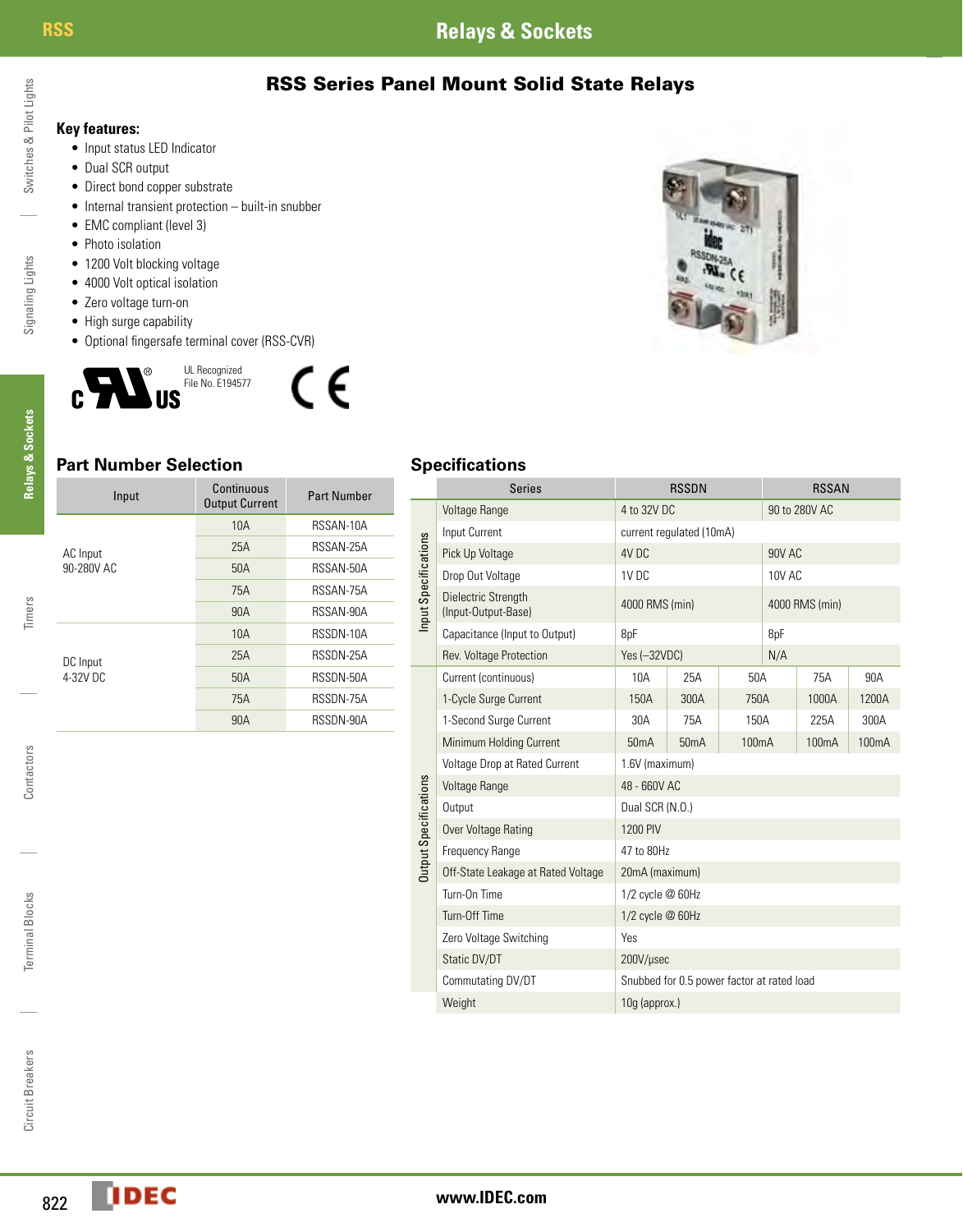## **Recommended Loads**

#### **Transformer Loads**

Transformer loads sometimes result in severe inrush current when the transformer saturates during the first cycle. Use a relay rated for this surge, which has a 1/2 cycle surge current greater than the maximum applied line voltage; the transformer's primary resistance (approximately 10x rated current).

#### **Recommended Loads**

| <b>SSR Rating</b> | at 120V AC | at 240V AC |
|-------------------|------------|------------|
| 10A               | 500VA      | 1KVA       |
| 25A               | 1KVA       | 2KVA       |
| 50A               | 2KVA       | 4KVA       |

#### **Heater Loads**

When using solid state relays for driving heaters where the load is switched on and off rapidly and continuously, severe thermal stress will result. In such cases, use an SSR relay at no more than 75% of the rating.

#### **Recommended Loads**

| <b>SSR Rating</b> | at 120V AC | at 240V AC |
|-------------------|------------|------------|
| 10A               | 1KW        | 2KW        |
| 25A               | 2KW        | 4KW        |
| 50A               | 3KW        | 6KW        |

#### **Solenoid Valves and Contactors**

RSS relays use high-noise immunity circuitry with a built-in snubber to handle the electrical noise generated by inductive loads.

#### **Recommended Loads**

| <b>SSR Rating</b> | at 120V AC | at 240V AC |
|-------------------|------------|------------|
| 10A               | 900W       | 1,800W     |
| 25A               | 2.100W     | 4.200W     |
| 50A               | 3,800W     | 7,500W     |

RSS series relays provide a highly reliable means of switching AC loads when applied properly. Read the technical notes on the following page prior to installing solid state relays.

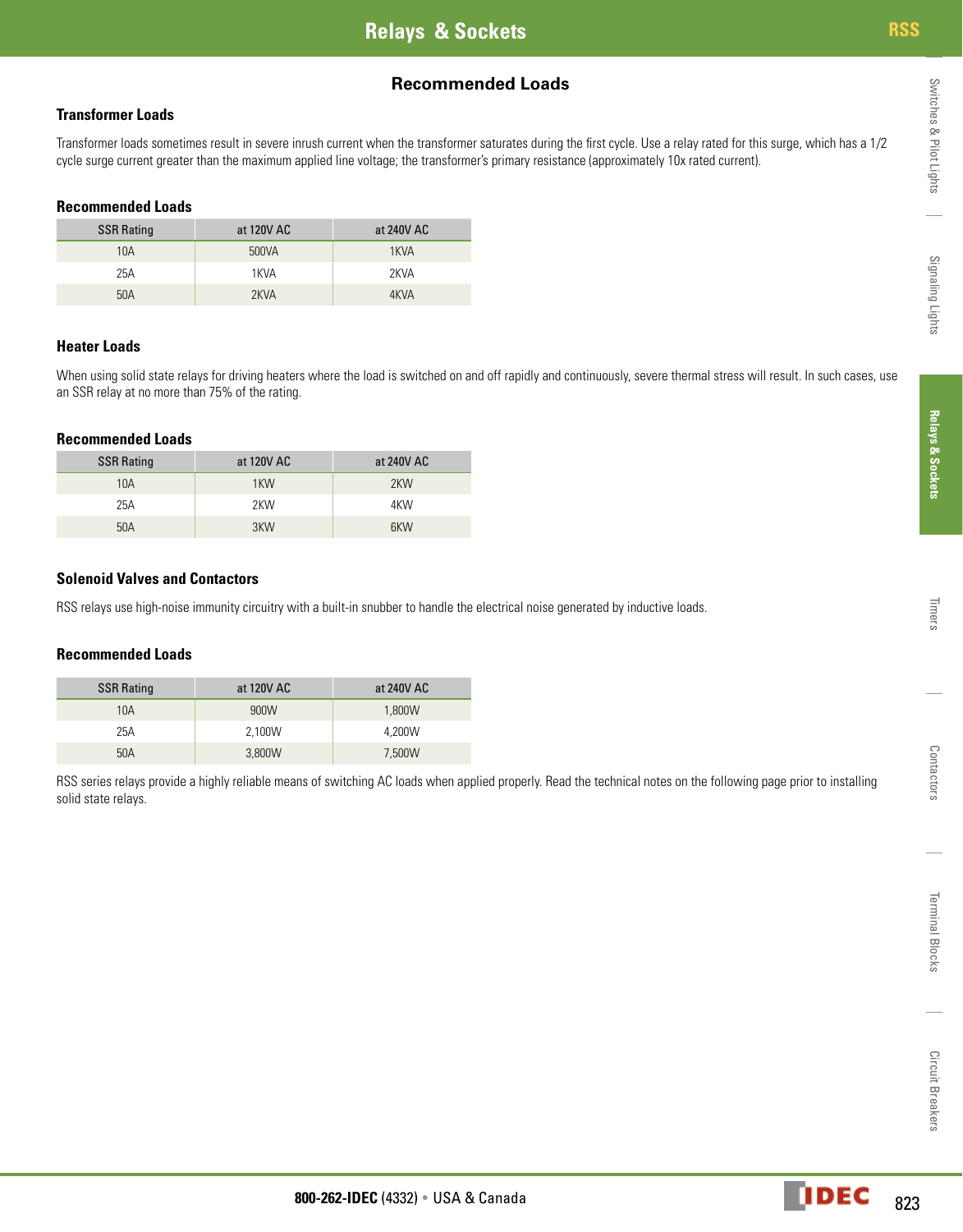## **UL Motor Load Ratings (HP Ratings)**

| <b>Part Number</b> | <b>120V</b> | 240V | 480V |
|--------------------|-------------|------|------|
| 10A                | 1/2         | 3/4  | 3/4  |
| 25A                | 1/2         | 3/4  | 3/4  |
| 50A                | 3/4         | 11/2 | 11/2 |
| 75A                | 3/4         | 5    | 5    |
| 90A                | 3/4         | 5    | 5    |

### **Lamp Loads**

Zero voltage switching is ideal for driving incandescent lamps, since the cold filament will not be subjected to a large inrush current. Using a zero-switched SSR will reduce inrush current and prolong lamp life.

#### **Recommended Loads**

| <b>SSR Rating</b> | at 120V AC | at 240V AC |
|-------------------|------------|------------|
| 10A               | 1KW        | 2KW        |
| 25A               | 2KW        | 4KW        |
| 50A               | 3KW        | 6KW        |

### **Internal Circuit Block Diagram**



AC INPUT EQUIVALENT CIRCUIT



Switches & Pilot Lights

Switches & Pilot Lights

Terminal Blocks

Terminal Blocks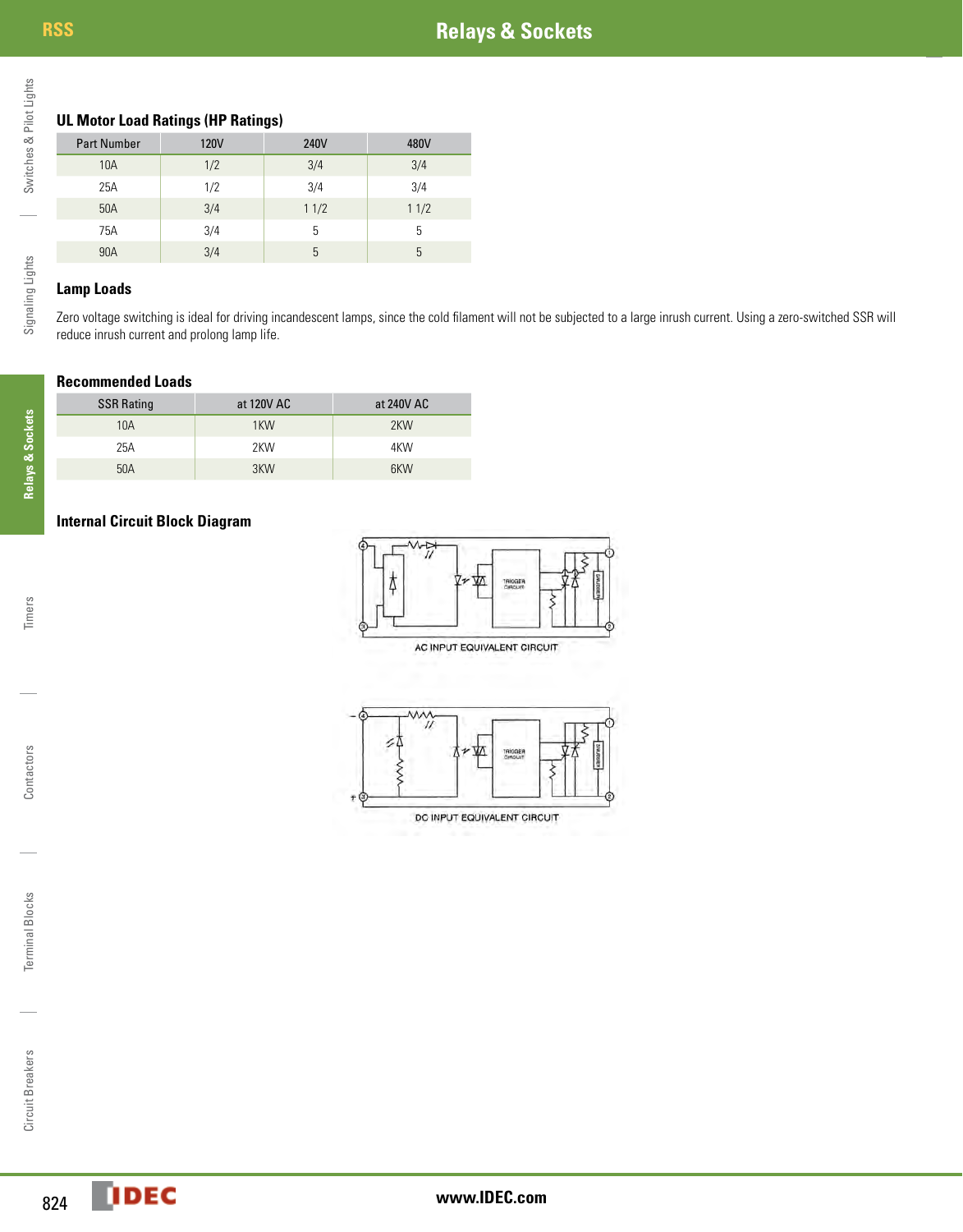## **Technical Notes**

#### **Environment**

Do not install SSRs near sources of excessive heat. Make sure applications are dry and well ventilated.

If SSRs must be installed in an environment subject to high temperatures or poor ventilation, or if SSRs are mounted collectively, reduce the load current so that it does **not** approach the ambient temperature-load current recommendation. (See the Temperature Derating Curves on the following page.)

When SSRs are used with inductive loads, suppress the inrush current to half of the peak surge current.

#### **Heat Sinks**

Heat sinks are recommended for all solid state relays depending on ambient temperature and mounting position. The recommended heat sink dimensions and material are shown in the table:

| <b>Output Rating</b> | <b>Dimensions</b>        | <b>Material</b>           |
|----------------------|--------------------------|---------------------------|
| 10A                  | 12" x 12" x 1/8"         | Aluminum (black anodized) |
| 25A                  | 12" x 12" x 1/8" (DC/AC) | Aluminum (black anodized) |
| 25A                  | 15" x 15" x 1/8" (AC/AC) | Aluminum (black anodized) |
| 50A                  | 15" x 15" x 1/8"         | Aluminum (black anodized) |
| 75A                  | 17" x 17" x 1/8"         | Aluminum (black anodized) |
| 90A                  | 17" x 17" x 1/8"         | Aluminum (black anodized) |

Using a thermal compound between the base of the SSR and the heat sink for heat dissipation is recommended.

#### **Wiring**

Locate SSRs as far from motor leads as possible to prevent malfunction from induced current.

Use shielded wires for input leads when they are exposed to a source of induced current.

#### **Mounting**

Provide sufficient ventilation.

Use #6 – 32 screws, flat washers, and lock washers to secure mounting on heat sinks.

Vertical mounting is recommended to allow air to flow unimpeded. Horizontal or inverted mounting is possible, but the SSR must be derated according to the derating curves on the following page.

#### **Additional Information**

Do not exceed the load voltage and current specifications.

A small-capacity load may not turn off due to the leakage current present after the SSR has turned off. If this is the case, use a resistor in parallel with the load to shunt the leakage current.

Observe the polarity of input terminals. Failure to do so may cause damage to the SSR.

When the SSR output is subjected to a higher than rated voltage, a varistor or other element should be connected to the output terminals to absorb the over-voltage.

When the input signal contains a ripple voltage, the lowest ripple amplitude should exceed the minimum pick-up voltage of 4V.



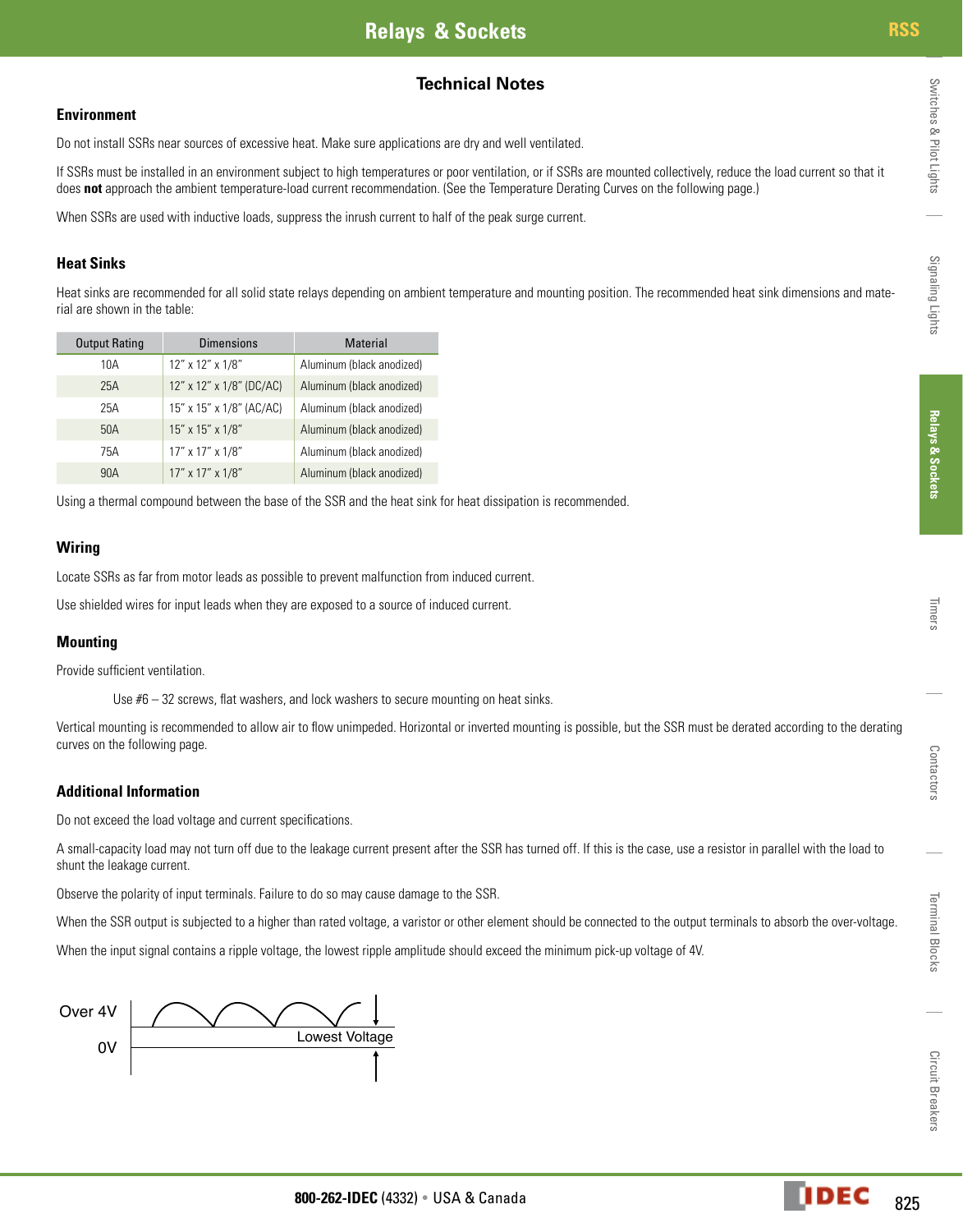# **RSS Relays & Sockets**